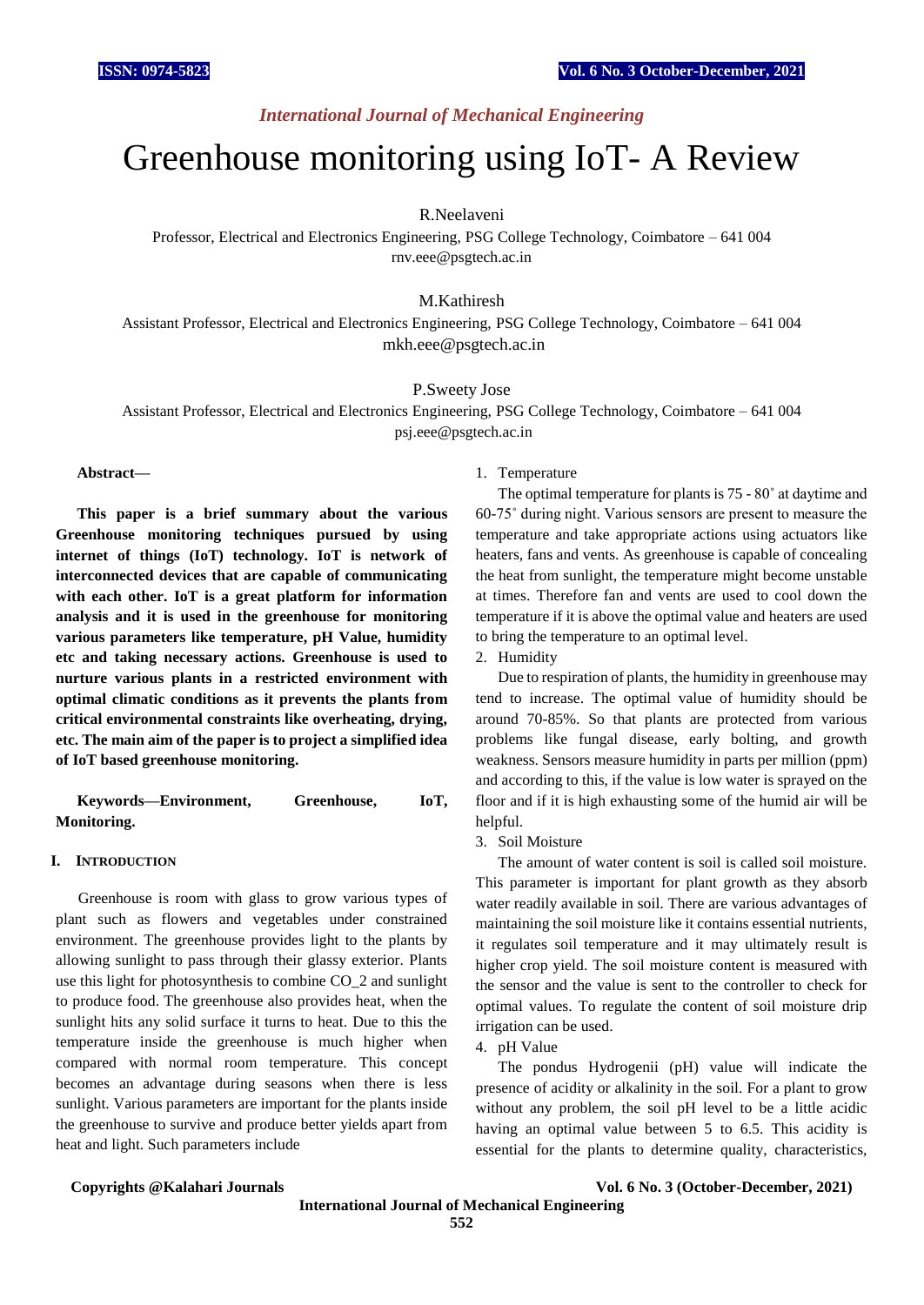absorbability etc. This value is measured by the pH sensor at various sample points in the soil bed. According to the value if it is too acidic, then nitric acid or phosphoric acid can be added to reduce the acidity levels. If the value is too alkaline the pH value is neutralized by adding sulphur or acidifying fertilizer.

# **II. RELATED WORK**

Priyanka P. Deshmukh [1] They have designed a wireless greenhouse monitoring setup which monitors various parameters like temperature, humidity, light and soil moisture. This paper proposes to use GSM-SMS and sensors to transmit the measured values wirelessly. Various actuators are present to control the greenhouse environment and keep them in the optimal values. There are relays connected to fan, sprinkler, rooftop, etc. The system proposed in the paper consists of a microcontroller with sensors and relay connected to it. The measured values are displayed in the LCD and these values are sent as an SMS using the GSM modem. The various parameters that are measured is done through the sensor nodes and they are controlled and conducted through an Android smartphone. This system was successful in reducing the power consumption, complexity and maintenance at the same time provides precise and flexible form to maintain the greenhouse environment.

Teemu Ahonen [2] They have designed cost effective wireless sensor node (WSN) which contains various small sensors to measure various parameters of the greenhouse like temperature, humidity, irradiance, CO2. The feasibility analysis of this project is done in marten's greenhouse research foundation. The collected data is evaluated to show that the system is able to detect microclimate layers. The networks will also detect local difference in measured values of the parameters due to various disturbances in the greenhouse. The various parameters are measure every 15-60 seconds by the computer unit containing the climate control algorithm. The future work of this project is to add a probe to the WSN to measure the Soil Moisture, pH values etc. It is also planned to provide data analysis, control solutions and also complex network setups.

ViswanathNaik [3] They have implemented a greenhouse monitoring system using Internet of Things technology. The user can access the measured data from anywhere in the world with the help of IoT. The parameters measure in this paper is temperature, humidity, and soil moisture. This paper proposes a flexible and low cost greenhouse monitoring system with a microcontroller having wifi connectivity. This system will offer a light weight communication protocol to actively monitor and also to control the environment. This proposed system uses a protocol called MQTT which uses an online broker to which the measured values are sent, form the broker the subscribers for eg the user can get the data from anywhere in the world through internet.

Ravi Kishore Kodali [4] They have implemented a system to produce better yields. This greenhouse monitoring model will helps the farmer to automatically carry out the work in farm without any manual inspection. The irrigation for the plants is done through automatic drip irrigation that operates based on the soil moisture value measured. Various other parameters like nitrogen, phosphorus, potassium and other minerals can be measured and supplied through drip fertigation methods. Temperature and humidity are controlled with the help of sensors and fogger. Water management is also made with the help of ultrasonic sensors and it is managed by sending GSM based SMS to switch on or off the pumps. In addition to this a beehive is installed and monitored to measure the quantity of honey present. All these measure details are sent to the cloud and the users can view data from anywhere. The quantity about the yield is also forwarded to an e-commerce company to sell the products. This smart greenhouse in future can be installed in any individual house and can grow any kind of plant without any knowledge about farming.

D.O.Shrisath [5] They have established a system to overcome the limitations of the other existing system. Greenhouse monitoring and controlling is automated to avoid manual supervision. Data from the sensors is collected from various multiple sensors and these data are used for simulation and processing to provide enhancement for growth of plants in the greenhouse by comparing them with the optimal values and determining the actions to be performed. Various parameters measured are the temperature, humidity CO2 gas and soil moisture. The measured value is graphically displayed to the user using LabVIEW and arduino mega is used as a microcontroller to obtain data from sensors connected to it. IOT is used to display the data measured graphically in web portal, so that user can view it from anywhere in the world. The main advantage of the project is that it can be used domestically, easy to use operate and troubleshoot and useful for farmers and greenhouse owners.

C.R.Dongarsane [6] They have designed a system which monitors the climatic conditions inside the greenhouse using IOT. This system associates with monitoring and controlling of parameters like temperature and humidity. This system is proposed to overcome the limitations of Bluetooth and GSM by using wireless sensors and the concept of IOT. The data measured by these sensors are continuously updated to the microcontroller and it processes the data and transmits to an internet hosted web page through Wifi. The system uses a Real Time Sensor circuit so that the acquisition of data is real time. The main advantage of the system is that it is portable and can be used anywhere, it is also affordable and can be used domestically. As they are using IOT, communication are scalable and the monitoring can be increased to a network of sensors to sense many climatic parameters.

Ruchika [7] They have designed a smart agricultural monitoring system using IOT and WSN. Various parameters measured are temperature, humidity and soil moisture. This system proposed is mainly focused to help farmers measure the

# **Copyrights @Kalahari Journals Vol. 6 No. 3 (October-December, 2021)**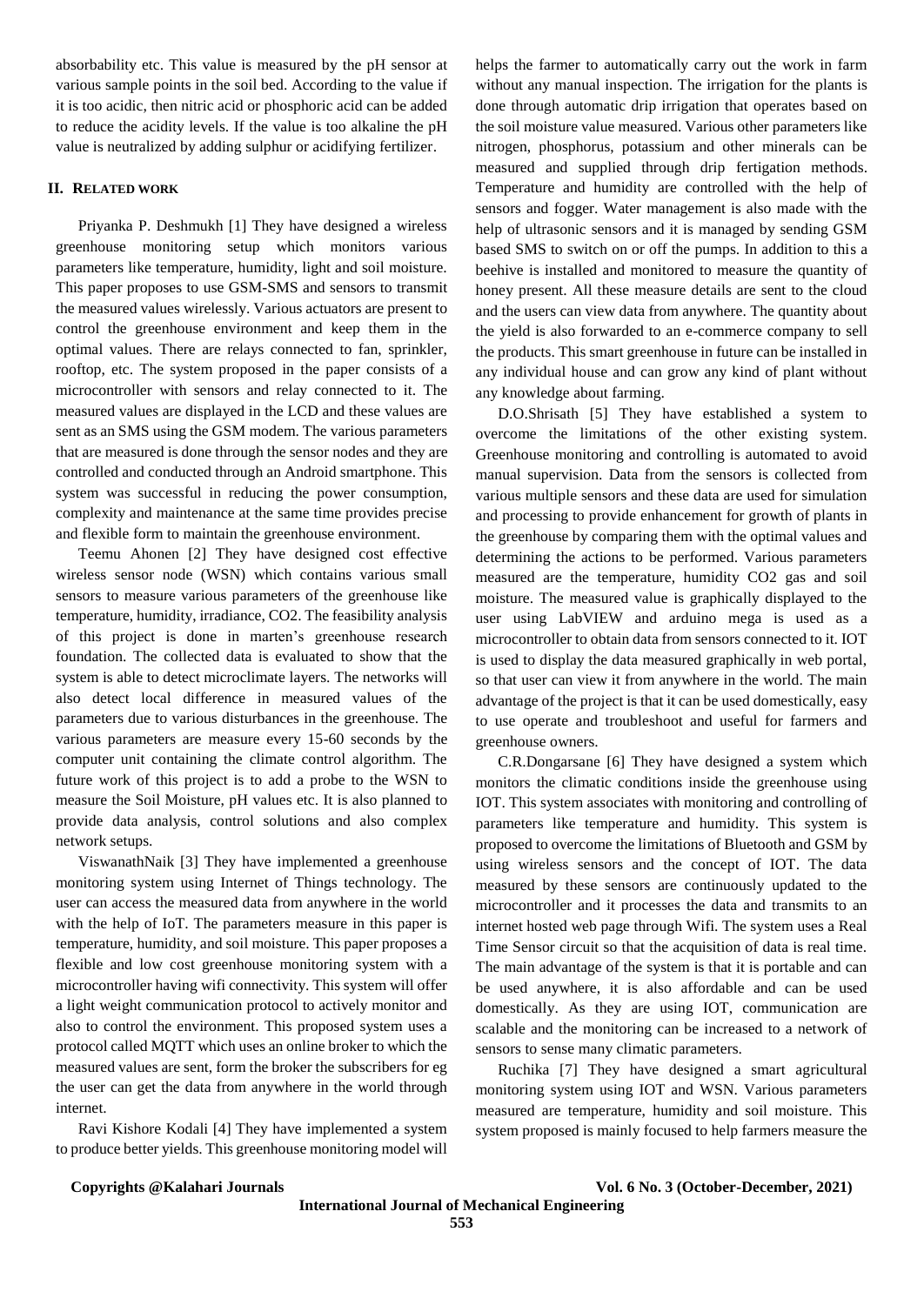agriculture parameters, send them to the processing unit and update the information on a real time database application firebase. It uses an arduino based hardware for sensing the parameters and sends them to the web hosted server for the users to acces the data from anywhere in the world. The system updates the real time database application every 2 seconds. The improvement needed for the system is to control appliances from the internet and do analytic work on the data obtained.

Sheetal Vatari [8] Due to the problem of having unequal distribution of water, the farmers don't have control on the equal distribution of water to the farms and hence the greenhouse is introduced. So they have created a system to overcome the limitation present in various traditional methods for precision agriculture. This system is built upon two technologies like the IOT and cloud computing. The main parameters to look for in the greenhouse management is the temperature control, humidity control and the soil control. The threshold for each parameter is set according to the requirements of the corp. This system consists of IOT based input and output that are capable of collecting data from the environment and downloading data from the internet and perform some processing on them. Here the sensor circuit collects the data and sends it to the cloud where the data are stored and retrieved for future use. The actuator setup provides the necessary actions like turning on the relay connect to the fan based on the processed data. This system leads to the crop having higher yields, prolonged production period and use of chemical fertilizers becomes low.

Neelima Devi Boddeti [9] They have employed a smart greenhouse based on IOT to continuously monitor the parameters and update to the cloud database every 20 second through a wireless protocol. By using IOT accurate and real time environmental information can be obtained. The various values monitored are temperature, humidity, pH values, moisture content of soil and light radiation. The measured values are regularly updated in the cloud. The proposed system will also have a current sensor to indicate the power consumption. The data is stored in the cloud and viewed by the owner at anytime from anywhere. The owner is given a talkback option through which the greenhouse can be controlled. The main advantages of this system is that it is user friendly, easy to implement, resource continuity, etc. In future by building a versatile IOT framework this system can be made more adaptable to a variety of people.

Keerthi [10] They have proposed a system consisting of GSM, IOT and Cloud computing to create a model for monitoring various parameters for the greenhouse. To increase the quality and quantity of production in greenhouse this system is implemented. The owner is presented with the details of the various parameters measured through internet irrespective of their presence every 30 seconds. Traditional greenhouse monitoring is very complex and tedious process, this is overcome with the process of automating with the help of IOT. The values measured is displayed outside of the greenhouse in LCD. This system is proved to be profitable as it is optimizing the resources in the greenhouse. This model is low cost and consumes low power hence easily available to everyone.

LIU Dan [11] They have planned to develop a IOT based monitoring system that has CC2530chip as the core. It also uses a zigBEE technology and wireless sensor network to send the measured values to the core for further processing. The processed data is then sent to an intermediate node which aggregates the data and sends it to the PC. All nodes will transmit to the room gateway which receives and transforms the data so that it could be displayed or sent to the smart phone through GPRS. The GUI is implemented using labVIEW as it is easy to implement and user friendly. This system improves operational facility and system application.

Sun Jianmei [12] They designed a greenhouse monitoring system based on IOT and fuzzy control. Precision agriculture is a practice where farming is based on monitoring, measuring and responding to intra and inter field variability in crops. This system utilizes the fuzzy control which is an excellent method to overcome the complex and changeable greenhouse environment. ZigBEE protocol is used for communicating wirelessly making it easy and effective. This proposed system is a 3 layered structure consisting of the perceptive layer, network layer and the application layer. Various constraints like temperature, relative humidity and CO2 are collected through the sensors and given to the fuzzy control. This fuzzy control has some logic according to which actions are taken. The fuzzy controller is a dual-input neural network model. This model is tested for 24 hours and it produced real time results. Web pages are created to self-adjust to any device from which it is launched. This system is highly reliable and easy to extend.

Yi Jui Chen [13] They developed a model for small and medium sized greenhouse monitoring which bridges a path between technology and farming. This system uses IOT, RethinkDB, raspberry pi and splunk. It uses a web application by polling the sensors which degrades the performance. RethinkDB uses web socket which increases the performance. Sensors are connected to the raspberry pi which measures various parameters like temperature, humidity, luminosity and atmospheric pressure. The data collected from these sensors are stored in three repositories. The splunk forwarder on the raspberry pi will forward all the data to the splunk indexer which organizes the data so that the user can explore and search for the required data. This system facilitates with the efficient management of large data for real-time data analysis.

# III. PROPOSED MODEL

The proposed system consists of the Raspberry Pi3 model b which acts as a controller and a gateway, sensors which is required to sense the environment for various parameter like temperature, humidity, rain sensor and a servo motor to rotate the flaps connected on the roof of the roof garden. All the collected data is sent to the Thinkspeak cloud as it provides

**Copyrights @Kalahari Journals Vol. 6 No. 3 (October-December, 2021)**

**International Journal of Mechanical Engineering**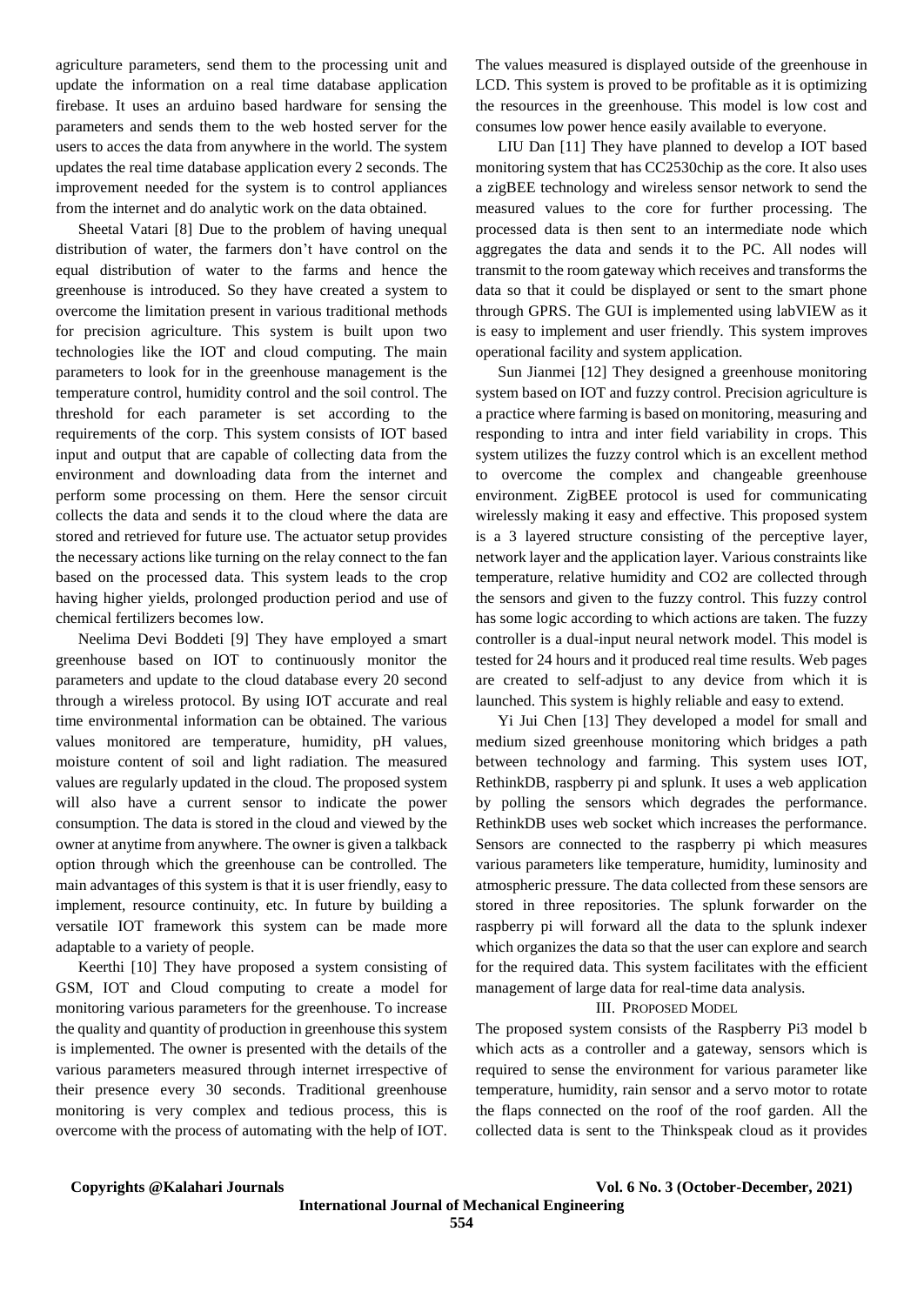immediate picturing of the data in terms of graphical format. It also uses a MATLAB as a processing engine for processing the data as received.



**Fig.1 Block Diagram of the Proposed System**

The inputs from various sensors are connected to the raspberry pi which acts as a microcontroller to collect the data received from the sensors. It acts as a gateway which sends the data to the cloud i.e. Thingspeak cloud with the help of inbuilt Wi-Fi module to display it in graphical format. Depending on optimal values stored in the controller necessary action like rotation of the motor is taken.

# RASPBERRY PI

Raspberry pi is a small, cost efficient computer that runs on Raspbian OS which is built on debian (linux). Therefore it is easy to use and all debian processors are run from the terminal so it has inbuilt security. Raspberry pi has many versions consisting of the following hardware and connectivity characteristics.

**Table 1.Versions of Raspberry pi**

|              | Raspberry      | Raspberry      | Raspberry      | Raspberry      | Raspberry      | Raspberry      | Raspberry Pi   |
|--------------|----------------|----------------|----------------|----------------|----------------|----------------|----------------|
|              | Pi 1           | Pi 1           | Pi 1           | Pi 1           | Pi 2           | Pi 3           | Zero           |
|              | Model A        | Model A+       | Model B        | Model B+       | Model B        | Model B        |                |
| Release      | 2013           | 2014           | 2012           | 2014           | 2015           | 2016           | 2015           |
| Date         |                |                |                |                |                |                |                |
| SoC          | Broadcom       | Broadcom       | Broadcom       | Broadcom       | Broadcom       | Broadcom       | Broadcom       |
|              | <b>BCM2835</b> | <b>BCM2835</b> | <b>BCM2835</b> | <b>BCM2835</b> | <b>BCM2836</b> | <b>BCM2837</b> | <b>BCM2835</b> |
| <b>CPU</b>   | 700 Mhz        | 700 Mhz        | 700 MHz        | 700 Mhz        | 900 Mhz        | 1.2 Ghz        | 1 Ghz          |
| Speed        | ARM-           | ARM-           | ARM-           | ARM-           | ARM-           | ARM-           | ARM1176JZF-    |
|              | 1176JZF-S      | 1176JZF-S      | 1176JZF-S      | 1176JZF-S      | Cortex-A7      | Cortex-        | S              |
|              |                |                |                |                |                | A53            |                |
| Cores        | 1              | 1              | 1              | 1              | 4              | 4              | 1              |
| <b>SDRAM</b> | 256 MB         | 256 MB         | 512 MB         | 512 MB         | 1 GB           | 1 Gb           | 512 MB         |

Raspberry pi is used as a controller to collect the data from sensors and also as a gateway to connect to the internet. Based

on the needs of connectivity, Raspberry pi 3 model B is selected.

### DHT11 SENSOR

Digital humidity and temperature sensor that is capable of measuring both temperature and humidity and gives the output in digital format. This sensor consists of thermistor to measure the temperature and a capacitive humidity to measure the humidity. This sensor is cheap and perfect choice where the environmental parameters which are measured are not critical data. This sensor can sense the environments for every one second and has an inbuilt ADC to produce the digital data.



**Fig. 2. Digital humidity and temperature sensor**

# RAIN SENSOR

This sensor is activated by the presence of water droplets in the rain board connected to the control board. This sensor is placed at the top covering of the rooftop garden that is able to rotate to specific angles. This rain sensor can detect the presence or absence of rain and it is also able to tell the intensity of rainfall.



**Fig. 3. Rain Sensor**

### SOIL MOISTURE SENSOR

The volumetric content of the soil is measured using this sensor. Since soil moisture is important for the growth of the plants in greenhouse this is measured and the value is sent to the raspberry pi for comparing with the optimal value. If the measured value is less than the optimal value the soil moisture content is revived with the help of drip irrigation.